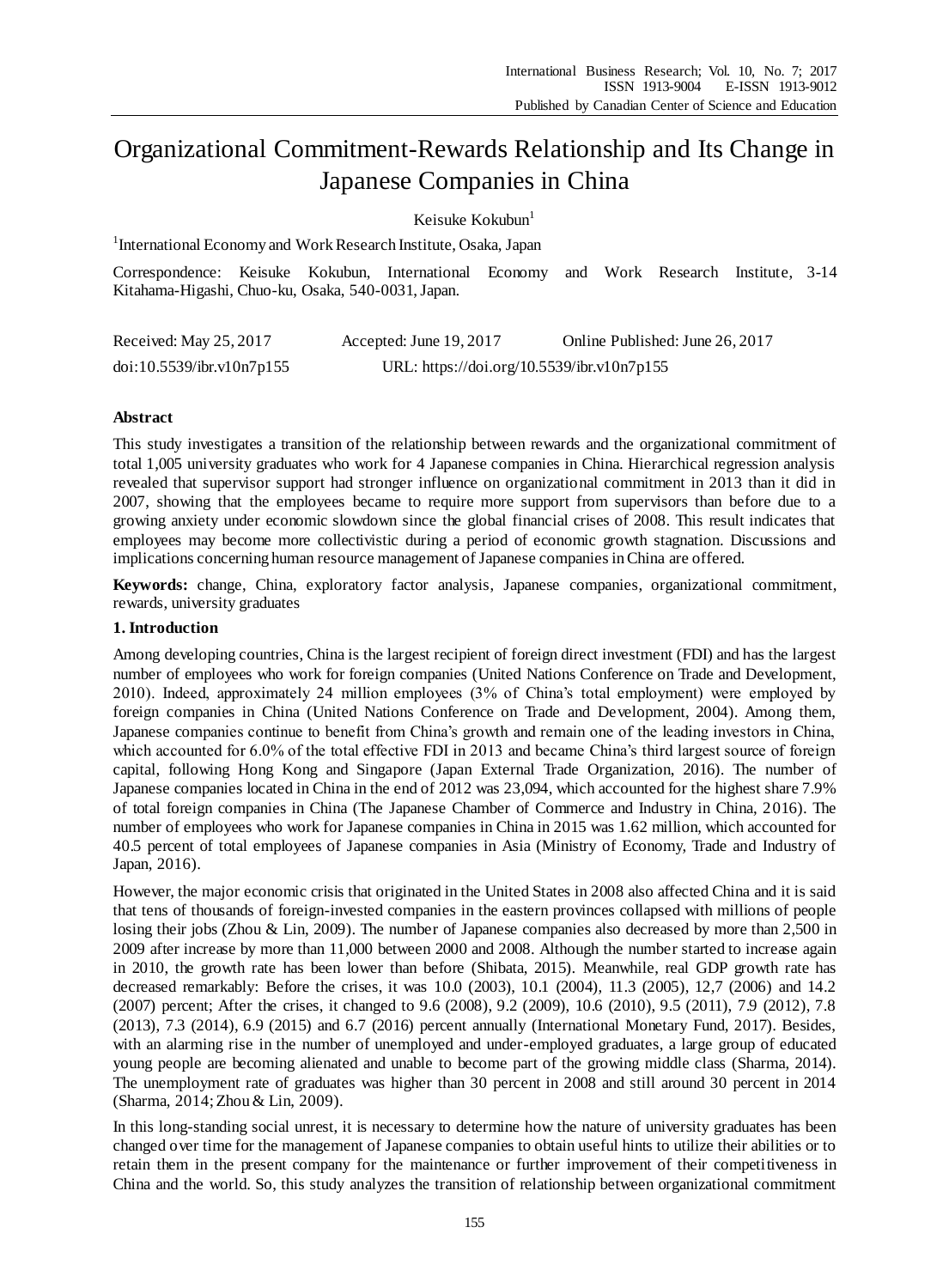(OC) and its antecedents of university graduates who are employed by Japanese firms between 2007 and 2013. OC is defined as the employees' state of being committed to assist in the achievement of the organization's goals, and involves the employees' levels of identification, involvement, and loyalty (Caught & Shadur, 2000). The reason why the researcher focuses on the antecedents of OC is because OC is seen as a prime explanation for why some desire to remain employed while others do not (Allen & Meyer, 1990; Mowday, Porter, & Steers, 1982; Peyyer, Jordan, Firms, & Travaglione, 2010; Steers, 1977) or why some have a high work performance while others do not (Meyer, Stanley, Herscovitch, & Topolnytsky, 2002; Phipps, Prieto, & Ndinguri, 2013). OC is also known to be related with the corporate innovation and creativity (Hou, Gao, Wang, & Yu, 2011; Jafri, 2010).

### **2. Literature Review**

#### *2.1 Organizational Rewards in China*

The achievement of an organization does not only rely on how the organization utilizes its human capitals and competencies but also on how it incites commitment to the organization (Beukhof, De Jong, & Nijhof, 1998). Barrett and O'Connell (2001) argue that employees may view some human resource practices as a reward. The result of this reward is that employees have a greater sense of debt, feel like insiders and are more committed to the organization.

Several studies conducted in China also show that OC is strongly related to the employee's intention to leave or stay with the organization and it plays a vital role to strengthen the organization growth (Nazir, Shafi, Qun, Nazir, & Tran, 2016). In addition, another study has indicated a strong link between OC and organizational innovation (Ming & Zhao ying, 2010). The antecedents significantly correlated with OC in previous study in Chinese setting were: support from supervisors/colleagues (He, Lai, & Lu, 2011; Lam & O'Higgins, 2011; Miao, Newman, Sun, & Xu, 2013; Nazir, et al., 2016; Newman & Sheikh, 2012; Wang, 2008); financial compensation (Chiu, Luk & Tang, 2002; Nazir, et al., 2016; Newman & Sheikh, 2012); stress (Jamal, 2005); autonomy or discretional power (Chen & Aryee, 2007; Froese & Xiao, 2012; Miao et al., 2013; Nazir, et al., 2016; Newman & Sheikh, 2012); training or skill/ ability provision (Nazir, et al., 2016; Newman, Thanacoody, & Hui, 2011); role clarity (Newman & Sheikh, 2012), etc. Following these pieces of research, this paper supposes seven rewards as the antecedents of OC. They are: supervisor support; co-worker support; benefit satisfaction; fatigue; autonomy; training provision; and role clarity.

These rewards are sometimes classified into three groups: i.e. intrinsic rewards, extrinsic rewards and social rewards. In previous research, intrinsic rewards comprised autonomy, training provision and role clarity; extrinsic rewards included benefit satisfaction and fatigue; social rewards contained supervisor support and co-worker support (e.g., Kokubun, 2017a). Porter and Lawler (1968) defined intrinsic rewards as the satisfaction that a person derives from doing the job and extrinsic rewards as tangible benefits obtained as a result of doing the job, such as pay and promotions. On the other hand, according to Mottaz (1985), social rewards refer to those that are derived from interpersonal relationships with colleagues and supervisors. Previous works suggest that: (i) intrinsic rewards have a greater impact on OC of employees in the West than extrinsic or social rewards (Eby, Freeman, Rush, & Lance, 1999; Malhotra, Budhwar, & Prowse, 2007; O'Reilly & Caldwell, 1980); and (ii) extrinsic and social rewards have a greater impact on OC of Chinese employees than intrinsic rewards (Miao, et al., 2013; Newman & Sheikh, 2012).

As it was found by Hofstede (1980) that culture of a country changes as its economy develops, difference between '(i)' and '(ii)' might be attributed not only to geographical features such as the West and the East but also to economic stages on which each country is placed. Furthermore, Boyacigiller and Adler (1991) argue that the commitment of employees with collectivist values may arise from ties with managers, owners, and co-workers, whereas the commitment of employees with an individualist orientation may be due to the job itself or the compensation system. If these assertions are true, the reason of '(i)' might be attributed as follows: as Western countries are overall more developed than others, employees are more individualistic and intrinsic rewards are accordingly more important for OC. On the other hand, for '(ii)', it may be assumed that: as China is less developed than Western countries, employees are less individualistic and social rewards are accordingly more important for OC. The reason why extrinsic rewards are important for OC of employees in China in spite of its collectivistic culture will be that economy of China is still in transition and most employees have to work for resources for subsisting.

Although these studies much contributed to understanding of OC in China, it is unclear how the association between these rewards and OC change over time, especially in economically good times or bad times. The present study is the first to research changes in the relationship between OC and rewards in China using the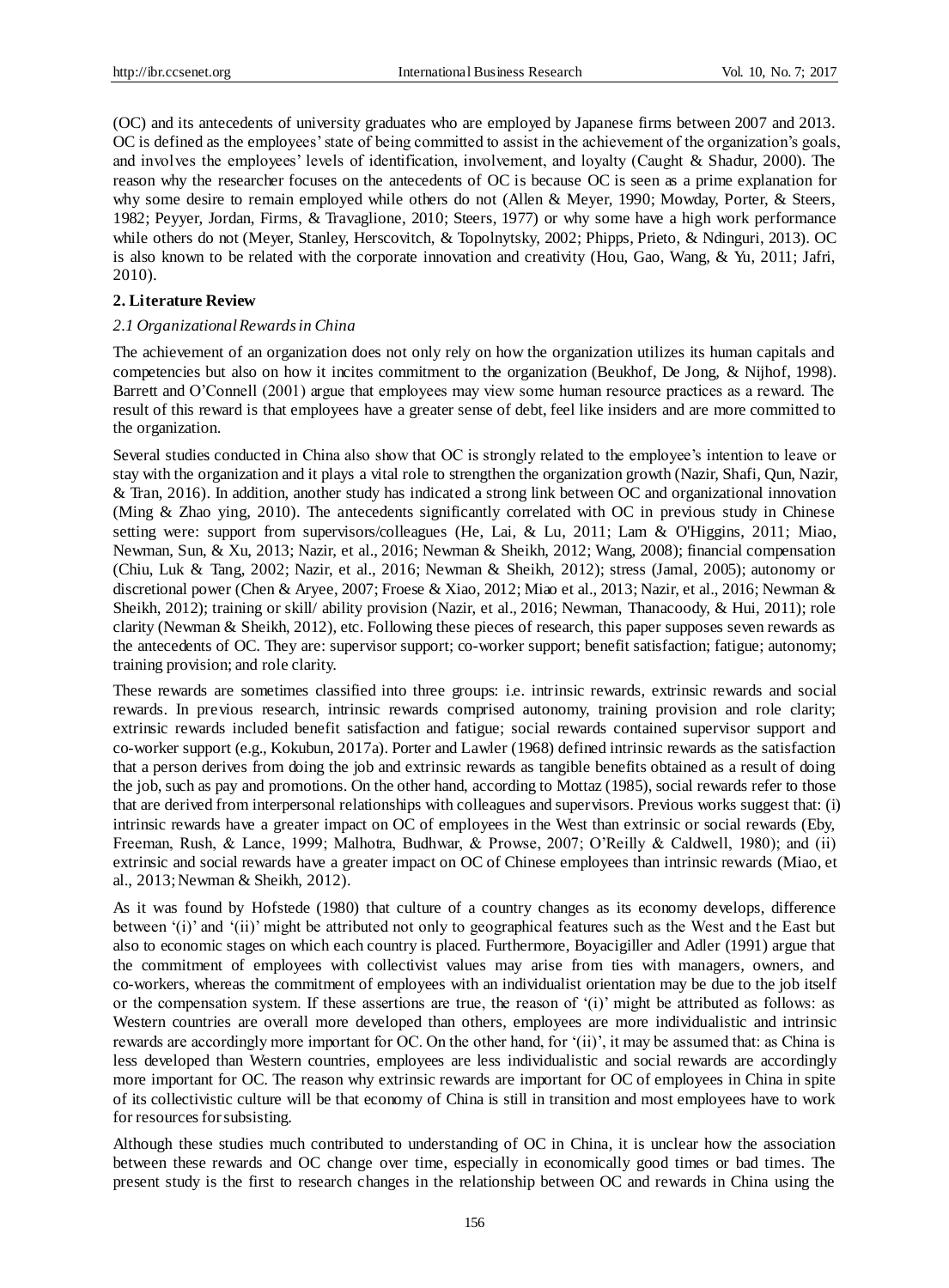sample of employees who work for four Japanese affiliates. The survey was conducted in 2007 and 2013, which permits us to see the changes before and after the financial crisis in 2008. The author expects that this study enable us to advise corporate managers in China as to what strategies may be effective to foster high levels of OC amongst university graduates when it is under a circumstance of economic slowdown.

#### *2.2 Moderating Role of Year*

Previous research suggests that individualism could be increasing in China (Yan, 2009), and that such a trend is likely to be most evident in more economically developed parts of the country (Gamble & Tian, 2015; Ralston, Holt, Terpstra, & Kai-Cheng, 2008). If we could apply these findings to this research, we might be able to expect that individualism is strengthened during the boom while collectivism is strengthened during the bust. As the survey period in this paper corresponds to the latter, it is considerable that Chinese employees may have become more collectivistic reflecting the long lasting economic slowdown. This leads us to the following hypotheses:

Hypothesis 1: Relationship between supervisor support and OC is positively stronger in 2013 than in 2007.

Hypothesis 2: Relationship between co-worker support and OC is positively stronger in 2013 than in 2007.

Both supervisor support and co-worker support are classified as 'social rewards' in the previous research and are said to be stronger in relation with OC in collectivistic society (Boyacigiller & Adler, 1991). Especially, supervisors are said to have a greater influence on the work activities of their subordinates in Chinese organizations than is the case in the West due to a cultural context in which there is respect for seniority, strict hierarchies in the workplace and limited subordinate participation in decision-making (Chan, Feng, Redman, & Snape, 2006; Cheng, Jiang & Riley, 2003; Chen, Tsui & Farth, 2002). If it is true that such collectivistic culture was more typical in the past and has become weaker as the society has developed economically, it may not be unreasonable to consider that people become more collectivistic and require more support from peers in a period of economic stagnation. Then, what about other rewards? If we expect that individualism is weakened during the economic slowdown, the relations of extrinsic and intrinsic rewards with OC may also become weaker as they are known to be stronger in individualistic societies (Boyacigiller & Adler, 1991). However, the researcher is reluctant to accept such assertion because individualism is not the antonym of collectivism (Triandis, Bontempo, Villareal, Asai, & Lucca, 1988). Indeed, Asian countries have adopted market economic perspectives and become more individualistic without substantially forsaking their collectivistic Confucian roots. Accordingly, developing economies have created their own unique hybrid version of a market economy, integrating traditional cultures with new economic ideology (Ralston, Nguyen, & Napier, 1999). Furthermore, it may also be possible to consider that the relations of these rewards with OC become stronger as laborers face more difficulties to find a workplace of reasonable treatments and work fulfillments during hard times. Anyway, the fact that the study regarding the change of OC and its rewards is quite limited tentatively leads us to the following hypotheses:

Hypothesis 3: Relationship between benefit satisfaction and OC is equally strong (weak) in 2007 and in 2013.

Hypothesis 4: Relationship between fatigue and OC is equally strong (weak) in 2007 and in 2013.

Hypothesis 5: Relationship between autonomy and OC is equally strong (weak) in 2007 and in 2013.

Hypothesis 6: Relationship between training provision and OC is equally strong (weak) in 2007 and in 2013.

Hypothesis 7: Relationship between role clarity and OC is equally strong (weak) in 2007 and in 2013.

Totally, we suppose the support from supervisors and co-workers became more correlated with OC during the period of stagnation between 2007 and 2013 leaving the relations of other rewards and OC unchanged based on an understanding that collectivism became stronger leaving individualism unchanged.

#### *2.3 Japanese Companies' HRM Performance in China*

As we suppose that the supervisor support becomes more related with OC during hard times, let us review what local employees think about Japanese companies before proceeding analyses. The Japanese manufacturing workplace has been characterized by commitment, loyalty and lower rates of turnover, absenteeism and industrial conflict along with high levels of productivity and product quality (Colignon, Usui, & Kerbo, 2007). Besides, it has been argued that elements of Japanese management, such as secure employment or an emphasis on seniority, are still strongly present in Japanese overseas subsidiaries, and that such practices may even be more appropriate for countries that are developing economically (Wasti, 1998). However, in contrast, previous survey conducted in China has indicated that Japanese companies do not rank among the most popular employers, and are even frequently named as those that people would least want to work for (Zhang, 2003). Likewise, Yu and Meyer-Ohle (2008) revealed that employees who worked for Japanese companies had more complaints than those who worked for Western companies by interview surveys to employees who worked for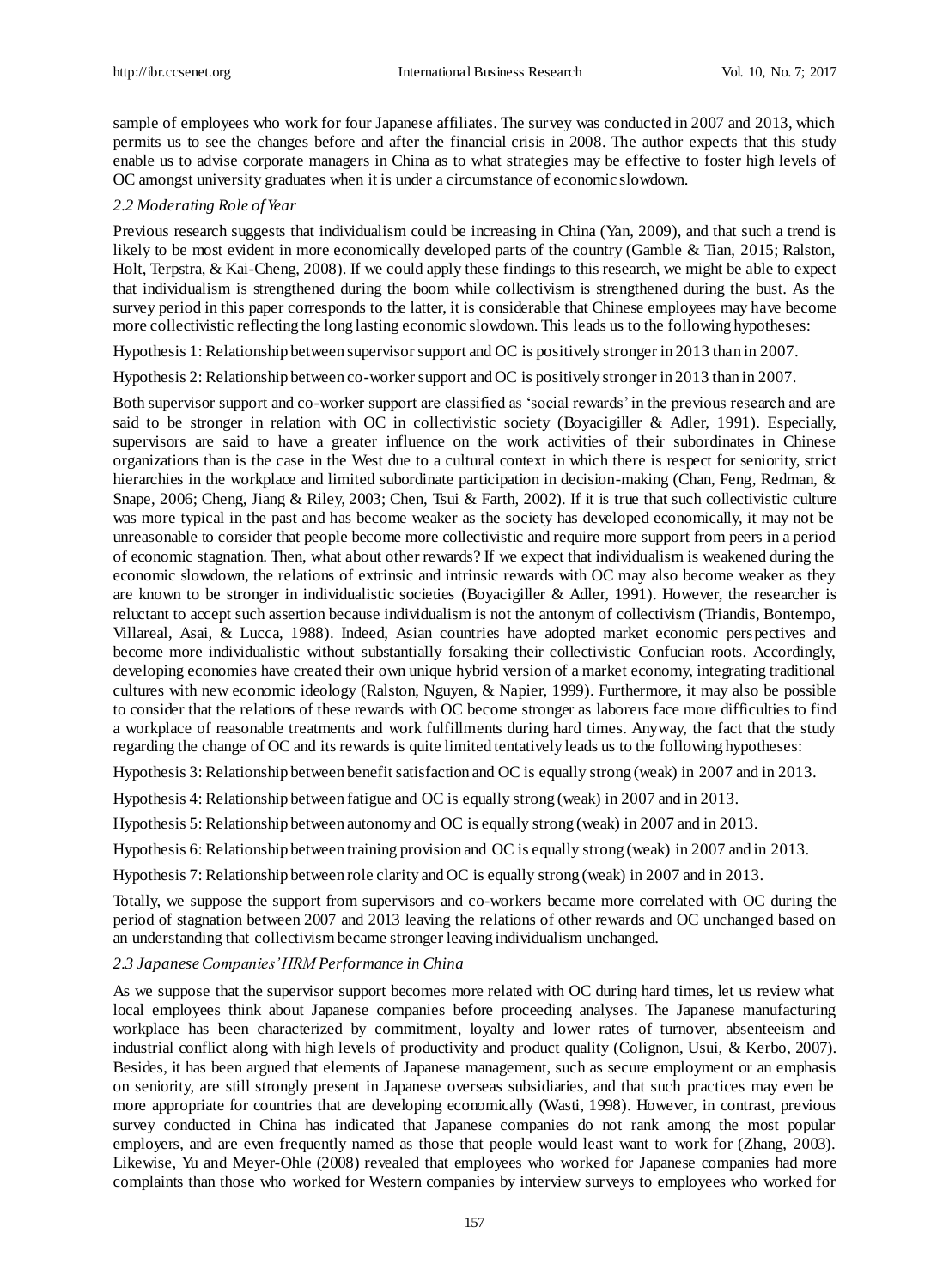Japanese and Western companies in China.

Actually, Japanese companies face great numbers of employees resigning from their positions: i.e., the separation rate for regular workers and university graduates were 11.5 and 12.4 percent respectively (Japan-China Investment Promotion Organization, 2005). Another study reveals that separation rates in Japanese companies and the Western companies in Shang Hai were 15.2 and 6.3 percent respectively, where the former is more than the double of the latter. Especially, the score is high, around 30 percent, for special and technical staffs (Recruit Management Solutions, 2012). Such a high separation rate in Japanese affiliates is sometimes attributed to its inadequate localization and insufficient communication between Chinese staffs and Japanese expatriates who are replaced in 3 to 4 years (Wan, 2009). Actually, previous survey revealed that Japanese managers in China received poorer evaluations from their subordinates than local managers do especially for job performing ability, leadership and capability for managing subordinates (Shiraki, 2012). From these findings, HRM of Japanese companies may not be fully effective for enhancing OC of employees at least in particular groups who have confidence on their skills and have more opportunities to work directly with Japanese expatriates such as university graduates, although might be effective to some extent for general employees in China. If these assertions are true, supervisors in Japanese companies in China may face some barriers to provide university-graduate employees appropriate support which could be perceived as the rewards worth reciprocating. Off course, supervisors are not only Japanese expatriates but in most cases Chinese managers, but even the latter may be influenced by the former and vary in its quality if a company couldn't educate the latter appropriately or couldn't hire the latter with high management skills.

#### **3. Methods**

### *3.1 Participants*

We sent questionnaires to employees in 4 Japanese manufacturing companies in China from April to November 2007. We purposely selected Japanese companies in China instead of other kinds, such as state-owned or other private companies as the latter has a different set of HRM practices and many organizational variables would not be eligible for legitimate comparison with Japanese counterparts (Warner, 2004). 700 questionnaires were distributed via the HR department of participant companies. The participation was basically compulsory. With a promise to present the summary results, the HR department of each firm administered the questionnaires by distributing and collecting completed questionnaires. Each respondent was requested to put the completed questionnaire into an envelope that the researcher provided along with the questionnaire and seal it for him/her self to guarantee complete anonymity. Overall, 613 surveys were collected, reflecting a response rate of 87.6%. We eliminated 184 surveys due to missing values or inappropriate participants for this research (e.g. contract employees, foreign workers, Japanese expatriates, etc.). Consequently, the final samples comprised 429 Chinese participants.

Again, we sent the same questionnaires to employees in the same 4 Japanese companies between May 2013 and February 2014. 800 questionnaires were distributed and 698 surveys were collected, reflecting a response rate of 87.3%. We eliminated 122 surveys due to the same reason above and consequently the final samples comprised 576 Chinese participants. In this research, we use these data sets to calculate how the nature of employees has changed in terms of the rewards-organizational commitment between 2007 and 2013. Among 4 companies, three were electrical and another was automobile makers. Geographically, two were in Dalian city (Liaoning province), one was in Wuxi city (Jiangsu province) and another was in Dongguan city (Guangdong province). For reference, the numbers of major Japanese companies located in these provinces were 288, 629 and 614, which accounted for 7.0, 15.3 and 14.9 percent of the total in China, respectively (Yan, 2010). The sample four companies are all subsidiaries of well known big Japanese companies listed on the first section of the Tokyo Stock Exchange. The total number of employees who work for these four companies was more than 6,000 in 2013. So, the researcher considers that the sample appropriately reflects the entire tendencies of university graduates in Japanese companies in China. Other demographic information of the participants is shown in tables of appendix. We controlled for all the demographic variables in order to attenuate any concern about sample compatibility.

#### *3.2 Measures*

The questions are obtained from Kokubun (2006), in which OC was correlated with various rewards in Malaysian setting. Recent research by Kokubun (2017a; 2017b) confirmed such correlations in setting of Thailand and Malaysia using the same questions, too. Accordingly, the researcher expects the similar association between the variables of reward and OC described below because these countries and China share similarities in geographical and cultural spheres (e.g., collectivism, high-power distance, etc. Cf. Hofstede, 1980). They are measured on a five-point scale. The original questionnaire was developed in English and then translated into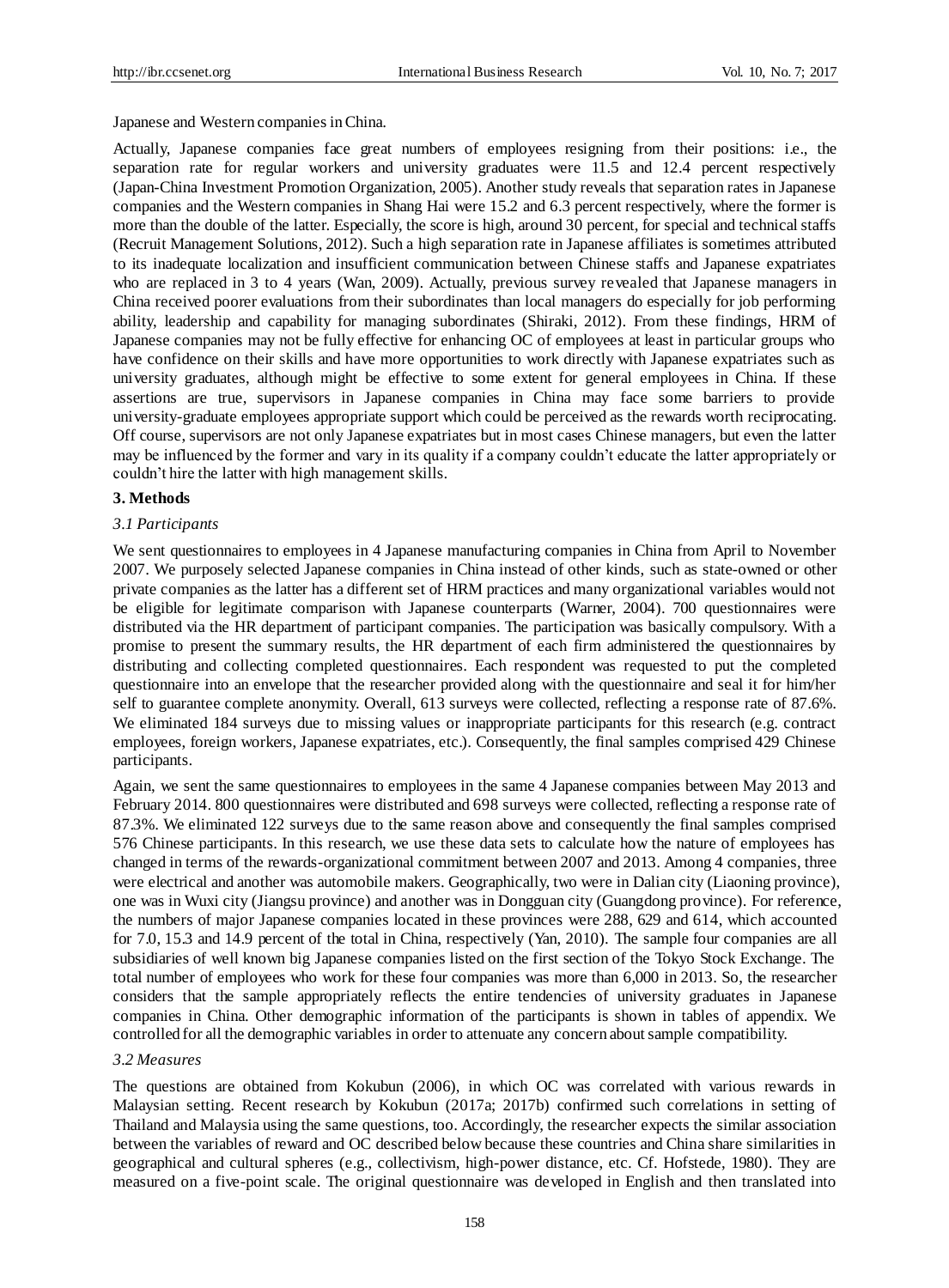Chinese. To ensure the accuracy of the translation, the questionnaire was then translated back.

3.2.1 Supervisor Support

Supervisor support was measured on a five-item scale. The alpha reliability was 0.863 for the 2007 and 0.898 for the 2013.

3.2.2 Co-worker Support

Co-worker support was measured on a four-item scale. The alpha reliability was 0.804 for the 2007 and 0.859 for the 2013.

#### 3.2.3 Benefit Satisfaction

Benefit satisfaction was measured on a three-item scale. The alpha reliability was 0.759 for the 2007 and 0.826 for the 2013.

#### 3.2.4 Fatigue

Fatigue was measured on a three-item scale. The alpha reliability was 0.777 for the 2007 and 0.854 for the 2013.

#### 3.2.5 Autonomy

Autonomy was measured on a three-item scale. The alpha reliability was 0.548 for the 2007 and 0.625 for the 2013.

#### 3.2.6 Training Provision

Training provision was measured on a three-item scale. The alpha reliability was 0.632 for the 2007 and 0.792 for the 2013.

3.2.7 Role Clarity

Role clarity was measured on a two-item scale. The alpha reliability was 0.674 for the 2007 and 0.772 for the 2013.

3.2.8 Organizational Commitment

Six items were used to measure OC. The alpha reliability was 0.818 for the 2007 and 0.881 for the 2013.

3.2.9 Control Variables

Several demographic variables were included to control for individual differences. Answered figures without any conversion were used for age and organizational tenure. Sample dummy shows the survey year whether 2007 or 2013. Gender, turnover experience, marital status, indirect/direct department, managerial/non-managerial position were also measured. Three dummy variables were created to control for the four different companies.

#### **4. Results**

We conducted an exploratory factor analysis of all items (except control variables) to examine measurement invariance between the samples of 2007 and 2013. The results of the factor analysis with varimax rotation are presented in Table 1, confirming a eight-factor solution for all the items of supervisor support, co-worker support, benefit satisfaction, fatigue, autonomy, training provision, role clarity and OC. The factor structure was the same for the 2007 and the 2013; therefore, we are convinced that both employees in 2007 and those in 2013 ascribed the same meanings to the scale items used in the current study (Milfont & Fischer, 2010).

Descriptive statistics for both the 2007 and the 2013 samples are presented in Table 2. We tested our hypotheses using hierarchical regression analysis. We entered the control variables in Step 1 and main effects of supervisor support, co-workers support, benefit satisfaction, fatigue, autonomy, training provision and role clarity in Step 2. In Step 3, we entered the sample variable (1 for the 2013 and 0 for the 2007) and its interaction terms with main effects for the entire sample to test the moderation. Variables forming the interaction term were entered to minimize multicollinearity among the interaction terms and their components (Akien & West, 1991). In addition, we conducted separate regression analysis using the 2007 and the 2013 data. All regression results are presented in Table 3.

Step 1 presents the results when only the control variables are included in the regression to predict OC. Out of seven demographic variables, only one variable, gender, was found to influence OC negatively ( $\beta$ =-0.11, p < 0.01). That means that female employees tend to have higher OC than male ones.

Step 2 presents the results when all the seven reward variables are added to the regression. Fatigue is negatively and the other six reward variables are positively associated to the regression significantly ( $p < 0.01$ ). Observing adjusted R2, these rewards explained 41% of additional variance in OC. This implies that all of rewards are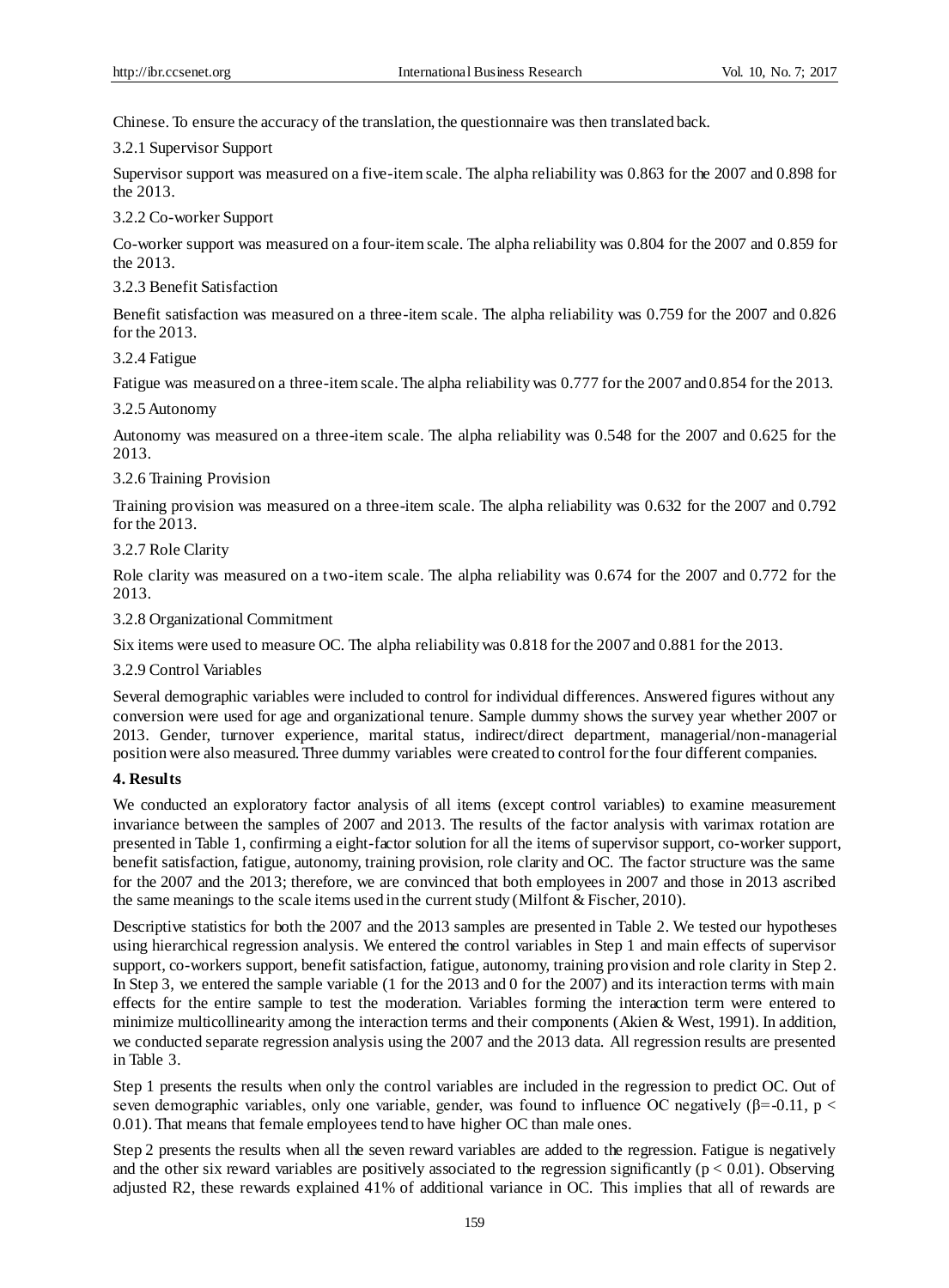#### important for OC.

At step 3, the relationship between supervisor support and OC was moderated by the sample, showing that their relationship was stronger in 2013 than in 2007 (β=0.30, p < 0.05). In other words, university graduates' OC in 2013 was more affected by supervisor support than it was in 2007. On the other hand, the relationships of other variables with OC showed no significant difference between 2007 and 2013. The significant results of these moderation tests are consistent with the Hypotheses 1 and 3 to 7 but inconsistent with the Hypothesis 2.

#### Table 1. Results of Exploratory Factor Analysis

|                                                                                                 | 2007                               |         |                        |                  |                  |                       |                 |                                      | 2013                               |         |                        |                           |                  |                       |                 |                                      |
|-------------------------------------------------------------------------------------------------|------------------------------------|---------|------------------------|------------------|------------------|-----------------------|-----------------|--------------------------------------|------------------------------------|---------|------------------------|---------------------------|------------------|-----------------------|-----------------|--------------------------------------|
| Items                                                                                           | <b>Renefit</b><br>satisfactio<br>n | Fatigue | Superviso<br>r support | $Co-$<br>support | workers Autonomy | Training<br>provision | Role<br>clarity | Organizati<br>onal<br>commitm<br>ent | <b>Benefit</b><br>satisfactio<br>n | Fatigue | Superviso<br>r support | C <sub>0</sub><br>support | workers Autonomv | Training<br>provision | Role<br>clarity | Organizati<br>onal<br>commitm<br>ent |
| Possibility of my promotion.                                                                    | 0.60                               | $-0.07$ | 0.25                   | 0.10             | 0.13             | 0.25                  | 0.04            | 0.17                                 | 0.74                               | 0.10    | 0.23                   | 0.21                      | 0.05             | 0.16                  | 0.05            | 0.24                                 |
| Amount of my salary or wage.                                                                    | 0.60                               | $-0.08$ | 0.15                   | 0.09             | $-0.14$          | 0.07                  | 0.04            | 0.22                                 | 0.63                               | 0.16    | 0.16                   | 0.09                      | $-0.06$          | 0.12                  | 0.06            | 0.27                                 |
| My position or rank at the working place.                                                       | 0.69                               | $-0.11$ | 0.18                   | 0.22             | $-0.03$          | 0.14                  | 0.12            | 0.19                                 | 0.59                               | 0.13    | 0.22                   | 0.26                      | $-0.11$          | 0.24                  | 0.11            | 0.29                                 |
| I often feel exhausted.                                                                         | $-0.05$                            | 0.88    | $-0.03$                | $-0.15$          | 0.01             | $-0.04$               | $-0.03$         | $-0.13$                              | $-0.07$                            | $-0.94$ | $-0.09$                | $-0.13$                   | $-0.01$          | $-0.02$               | $-0.08$         | $-0.11$                              |
| After finishing my work, I feel exhausted.                                                      | $-0.07$                            | 0.71    | 0.02                   | 0.05             | 0.02             | $-0.03$               | $-0.07$         | $-0.09$                              | $-0.11$                            | $-0.75$ | $-0.09$                | $-0.10$                   | 0.03             | $-0.07$               | $-0.08$         | $-0.06$                              |
| I feel exhausted when I wake up in the morning.                                                 | $-0.07$                            | 0.60    | $-0.10$                | $-0.14$          | $-0.04$          | $-0.11$               | $-0.01$         | $-0.09$                              | $-0.09$                            | $-0.69$ | $-0.12$                | $-0.02$                   | $-0.09$          | $-0.06$               | $-0.04$         | $-0.19$                              |
| My boss/supervisor is trustful.                                                                 | 0.07                               | $-0.02$ | 0.84                   | 0.09             | 0.01             | 0.06                  | 0.11            | 0.21                                 | 0.16                               | 0.09    | 0.80                   | 0.17                      | 0.07             | 0.07                  | 0.07            | 0.24                                 |
| My boss/supervisor treats employees fairly.                                                     | 0.21                               | $-0.05$ | 0.70                   | 0.10             | 0.09             | 0.09                  | 0.09            | 0.24                                 | 0.25                               | 0.08    | 0.77                   | 0.19                      | 0.07             | 0.15                  | 0.16            | 0.21                                 |
| My boss/supervisor deals with employees' complaints effectively.                                | 0.26                               | $-0.05$ | 0.65                   | 0.16             | 0.05             | 0.13                  | 0.08            | 0.13                                 | 0.18                               | 0.09    | 0.69                   | 0.17                      | 0.11             | 0.21                  | 0.11            | 0.24                                 |
| My boss/supervisor trusts workers.                                                              | 0.08                               | $-0.03$ | 0.76                   | 0.10             | 0.14             | 0.05                  | 0.10            | 0.08                                 | 0.12                               | 0.15    | 0.65                   | 0.17                      | 0.04             | 0.11                  | 0.11            | 0.17                                 |
| My boss/supervisor is willing to instruct the employees what they do not know about their work. | 0.06                               | $-0.01$ | 0.54                   | 0.15             | $-0.02$          | 0.17                  | 0.11            | 0.03                                 | 0.01                               | 0.06    | 0.63                   | 0.22                      | 0.03             | 0.17                  | 0.09            | 0.20                                 |
| Relationship with my co-workers and subordinates.                                               | 0.02                               | $-0.07$ | 0.14                   | 0.71             | 0.13             | 0.09                  | 0.02            | 0.13                                 | 0.06                               | 0.07    | 0.25                   | 0.77                      | 0.18             | 0.13                  | 0.11            | 0.12                                 |
| Evaluation by my co-workers and subordinates.                                                   | 0.03                               | $-0.09$ | 0.11                   | 0.71             | 0.16             | 0.17                  | 0.02            | 0.12                                 | 0.22                               | 0.06    | 0.16                   | 0.72                      | 0.18             | 0.09                  | 0.09            | 0.17                                 |
| Ability of my co-workers and subordinates.                                                      | 0.19                               | $-0.04$ | 0.16                   | 0.63             | $-0.03$          | 0.08                  | 0.07            | 0.11                                 | 0.15                               | 0.10    | 0.18                   | 0.64                      | $-0.03$          | 0.19                  | 0.11            | 0.19                                 |
| Human relationship at my working place.                                                         | 0.16                               | $-0.07$ | 0.11                   | 0.66             | 0.15             | $-0.03$               | $-0.02$         | 0.16                                 | 0.07                               | 0.12    | 0.26                   | 0.62                      | 0.01             | 0.19                  | 0.14            | 0.21                                 |
| I can mostly solve the problems that arise in my work.                                          | $-0.01$                            | $-0.04$ | 0.08                   | 0.16             | 0.61             | 0.03                  | 0.09            | 0.11                                 | $-0.01$                            | 0.03    | 0.03                   | 0.14                      | 0.70             | 0.04                  | 0.11            | 0.13                                 |
| The level of my skill in the company is higher than the average.                                | $-0.07$                            | 0.09    | 0.01                   | 0.08             | 0.54             | 0.01                  | $-0.06$         | 0.05                                 | $-0.07$                            | $-0.01$ | 0.02                   | 0.00                      | 0.57             | $-0.04$               | $-0.04$         | 0.03                                 |
| I carry out my work by observing and planning it by myself.                                     | 0.08                               | $-0.11$ | 0.08                   | 0.06             | 0.42             | 0.00                  | 0.22            | 0.24                                 | 0.13                               | 0.07    | 0.23                   | 0.14                      | 0.50             | 0.11                  | 0.20            | 0.25                                 |
| For the past one year, I was given useful training to develop ability and achieve my target.    | 0.29                               | $-0.07$ | 0.13                   | 0.05             | $-0.07$          | 0.53                  | 0.05            | 0.15                                 | 0.23                               | 0.06    | 0.17                   | 0.18                      | $-0.01$          | 0.72                  | 0.11            | 0.21                                 |
| In my work, I can master new skills and develop my ability.                                     | 0.14                               | $-0.17$ | 0.18                   | 0.14             | 0.06             | 0.50                  | 0.08            | 0.25                                 | 0.15                               | 0.09    | 0.22                   | 0.25                      | 0.07             | 0.62                  | 0.08            | 0.22                                 |
| At work, the bosses/supervisors and the seniors are training their subordinates.                | 0.08                               | $-0.05$ | 0.28                   | 0.20             | 0.11             | 0.43                  | 0.00            | 0.21                                 | 0.08                               | 0.05    | 0.33                   | 0.23                      | 0.01             | 0.52                  | 0.15            | 0.25                                 |
| The work division that I have to do is clearly identified.                                      | 0.07                               | $-0.02$ | 0.17                   | 0.04             | $-0.03$          | $-0.01$               | 0.68            | 0.14                                 | 0.06                               | 0.07    | 0.18                   | 0.15                      | 0.15             | 0.11                  | 0.84            | 0.09                                 |
| The division of labor between my co-workers and I is clear.                                     | 0.07                               | $-0.09$ | 0.17                   | 0.00             | 0.16             | 0.11                  | 0.69            | 0.10                                 | 0.09                               | 0.12    | 0.16                   | 0.16                      | 0.01             | 0.11                  | 0.63            | 0.19                                 |
| I am willing to contribute to development of this company.                                      | 0.08                               | $-0.12$ | 0.04                   | 0.14             | 0.11             | 0.09                  | 0.08            | 0.65                                 | 0.10                               | 0.11    | 0.30                   | 0.21                      | 0.15             | 0.18                  | $-0.02$         | 0.69                                 |
| I have dreams about the future of my company and its work.                                      | 0.15                               | $-0.06$ | 0.18                   | 0.06             | 0.10             | 0.09                  | 0.07            | 0.70                                 | 0.24                               | 0.16    | 0.17                   | 0.15                      | 0.07             | 0.13                  | 0.16            | 0.69                                 |
| I have strong will to work hard in this company.                                                | 0.05                               | $-0.05$ | 0.14                   | 0.07             | 0.06             | 0.10                  | 0.06            | 0.67                                 | 0.17                               | 0.09    | 0.29                   | 0.15                      | 0.06             | 0.16                  | 0.05            | 0.69                                 |
| I want to be employed by this company as long as possible.                                      | 0.31                               | $-0.04$ | 0.16                   | 0.11             | 0.12             | 0.14                  | 0.14            | 0.51                                 | 0.27                               | 0.08    | 0.29                   | 0.12                      | 0.06             | 0.14                  | 0.16            | 0.59                                 |
| My company makes very meaningful contributions to this society.                                 | 0.01                               | $-0.05$ | 0.14                   | 0.14             | 0.18             | 0.21                  | 0.03            | 0.48                                 | 0.08                               | 0.08    | 0.11                   | 0.23                      | 0.19             | 0.06                  | 0.07            | 0.57                                 |
| I am attracted to the slogan of the company and the strategies to achieve it.                   | 0.21                               | $-0.10$ | 0.06                   | 0.12             | $-0.03$          | 0.01                  | 0.06            | 0.59                                 | 0.23                               | 0.18    | 0.20                   | 0.02                      | 0.09             | 0.27                  | 0.18            | 0.54                                 |

#### Table 2. Descriptive Statistics and Correlations.

|                              | SD<br>Mean |        | 2013\2007 |       |            |            |           |            |            |            |            |            |            |            |            |           |            |            |            |
|------------------------------|------------|--------|-----------|-------|------------|------------|-----------|------------|------------|------------|------------|------------|------------|------------|------------|-----------|------------|------------|------------|
|                              | 2007       | 2013   | 2007      | 2013  |            | Λ          |           |            |            |            | h          |            | 8          | IV         | 11         | 12        | 13         | 14         | 15         |
| Gender                       | 0.583      | 0.568  | 0.494     | 0.496 |            | $0.144**$  | 0.029     | $0.098*$   | $-0.057$   | $-0.201**$ | $0.120*$   | 0.066      | 0.035      | 0.002      | 0.073      | 0.040     | 0.053      | $-0.018$   | $-0.035$   |
| 2 Age                        | 27.825     | 30.729 | 4.459     | 5.612 | 0.073      |            | $0.805**$ | $0.365**$  | $0.590**$  | $-0.024$   | $0.569**$  | $0.096*$   | 0.044      | 0.076      | $-0.092$   | $0.308**$ | 0.072      | $0.124*$   | $0.177**$  |
| 3 Tenure                     | 2.895      | 5.625  | 3.428     | 5.062 | $-0.031$   | $0.823**$  |           | $.188**$   | $0.557**$  | 0.068      | $0.548**$  | $0.106*$   | 0.05       | 0.053      | $-0.094$   | $0.412**$ | 0.057      | $0.157**$  | $0.190**$  |
| 4 Turnover experience        | 0.527      | 0.455  | 0.500     | 0.498 | $-0.005$   | $0.317**$  | $0.150**$ |            | $0.233**$  | $-0.094$   | $0.151**$  | 0.087      | 0.067      | $0.106*$   | $-0.027$   | $0.117*$  | 0.039      | $0.123*$   | 0.063      |
| 5 Marital status             | 0.375      | 0.623  | 0.485     | 0.485 | 0.038      | $0.566**$  | $0.518**$ | $0.250**$  |            | 0.073      | $0.336**$  | 0.092      | 0.094      | $0.098*$   | $-0.103*$  | $0.276**$ | 0.075      | $0.174**$  | $0.185**$  |
| 6 Indirect department        | 0.683      | 0.698  | 0.466     | 0.460 | $-0.124**$ | $-0.045$   | $-0.044$  | $-0.022$   | $-0.075$   |            | 0.009      | $-0.050$   | 0.07       | $-0.106*$  | $-0.043$   | 0.049     | $-0.067$   | 0.035      | 0.059      |
| 7 Position                   | 0.077      | 0.118  | 0.267     | 0.323 | 0.059      | $0.644**$  | $0.579**$ | $0.109**$  | $0.240**$  | 0.042      |            | 0.067      | 0.073      | $0.096*$   | $-0.088$   | $0.210**$ | $0.130**$  | 0.075      | $0.115*$   |
| 8 Supervisor support         | 3.897      | 4.110  | 0.891     | 0.839 | $-0.033$   | 0.034      | $0.084*$  | $-0.052$   | 0.045      | $-0.013$   | $0.157**$  |            | $0.344**$  | $0.505**$  | $-0.290**$ | $0.189**$ | $0.420**$  | ).324**    | $0.390**$  |
| 9 Co-worker support          | 3.970      | 4.109  | 0.628     | 0.592 | $-0.016$   | $-0.031$   | 0.040     | $-0.075$   | 0.012      | 0.035      | $0.107**$  | $0.529**$  |            | $0.470**$  | $-0.263**$ | $0.243**$ | $0.334**$  | 0.132**    | $0.352**$  |
| 10 Benefit satisfaction      | 2.865      | 3.329  | 0.921     | 0.938 | $-0.064$   | $-0.008$   | 0.015     | $-0.049$   | $-0.047$   | $-0.029$   | $0.136**$  | $0.440**$  | $0.351**$  |            | $-0.228**$ | 0.085     | $0.461**$  | $0.223**$  | $0.457**$  |
| 11 Fatigue                   | 3.402      | 3.150  | 1.157     | 1.139 | $0.126**$  | $-0.116**$ | $-0.105*$ | $-0.026$   | $-0.061$   | $-0.015$   | $-0.156**$ | $-0.142**$ | $-0.208**$ | $-0.319**$ |            | $-0.070$  | $-0.238**$ | $-0.129**$ | $-0.236**$ |
| 12 Autonomy                  | 3.901      | 3.898  | 0.805     | 0.686 | 0.041      | $0.345**$  | $0.350**$ | 0.061      | $0.275**$  | $-0.090*$  | $0.269**$  | $0.265**$  | $0.267**$  | $0.115**$  | $-0.122**$ |           | $0.146**$  | $0.191**$  | $0.284**$  |
| 13 Training provision        | 3.396      | 3.935  | 0.982     | 0.858 | 0.003      | $-0.095*$  | $-0.024$  | $-0.115**$ | $-0.130**$ | $-0.028$   | $0.084*$   | $0.532**$  | $0.522**$  | $0.513**$  | $-0.228**$ | $0.188**$ |            | $.202**$   | $0.445**$  |
| 14 Role clarity              | 3.744      | 4.030  | 1.157     | 0.933 | $-0.019$   | $-0.007$   | 0.050     | $-0.039$   | 0.025      | $-0.031$   | 0.078      | $0.385**$  | 0.379**    | $0.293**$  | $-0.231**$ | $0.236**$ | $0.362**$  |            | $0.273**$  |
| 15 Organizational commitment | 3.828      | 3.942  | 0.804     | 0.744 | $-0.182**$ | $0.118**$  | $0.162**$ | 0.019      | 0.058      | 0.005      | $0.176**$  | 0.593**    | $0.500**$  | $0.595**$  | $-0.345**$ | $0.334**$ | $0.555**$  | $0.382**$  |            |

*Note* . n=429(2007), 576(2013). \*\*p<0.01, \*p<0.05.

Correlations for the 2007 samples appear above diagonal and the 2013 samples below diagonal.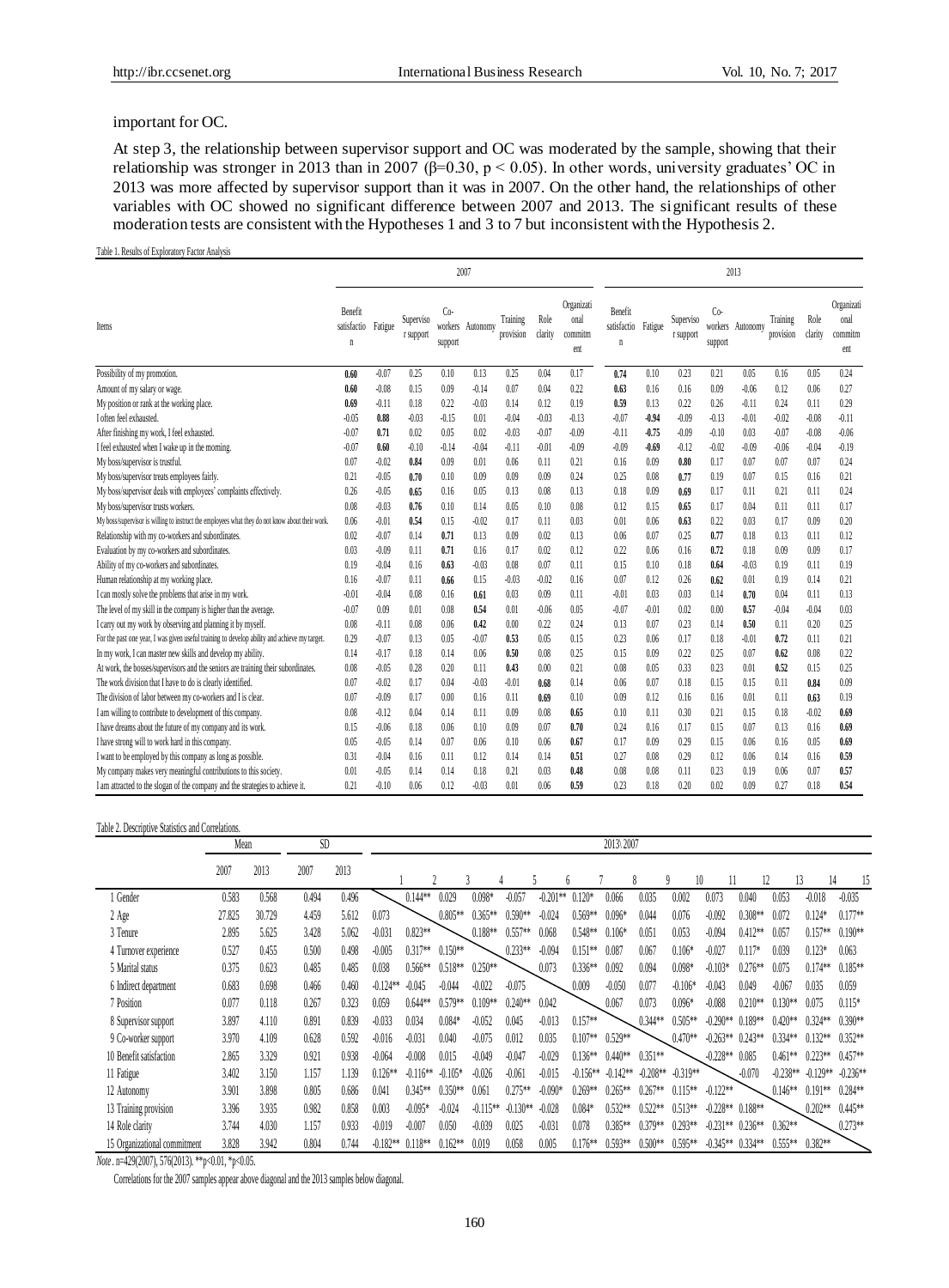|                              |            | Organizational commitment<br>$(2007$ and $2013$ , n=1,005) |            |           |           | Organizational commitment<br>$(2007, n=429)$ |           | Organizational commitment<br>$(2013, n=576)$ |            |            |            |  |  |  |
|------------------------------|------------|------------------------------------------------------------|------------|-----------|-----------|----------------------------------------------|-----------|----------------------------------------------|------------|------------|------------|--|--|--|
| Variables                    | Step 1     | Step 2                                                     | Step 3     | Step 1    | Step 2    | Step 3                                       | Step 4    | Step 1                                       | Step 2     | Step 3     | Step 4     |  |  |  |
| Gender                       | $-0.11$ ** | $-0.10$ **                                                 | $-0.09$ ** | $-0.02$   | $-0.05$   | $-0.04$                                      | $-0.05$   | $-0.16$ **                                   | $-0.15$ ** | $-0.13$ ** | $-0.13$ ** |  |  |  |
| Age                          | 0.00       | 0.07                                                       | $0.10*$    | 0.05      | 0.07      | 0.11                                         | 0.11      | $-0.07$                                      | 0.05       | 0.07       | 0.08       |  |  |  |
| Tenure                       | 0.08       | $-0.01$                                                    | 0.01       | 0.08      | 0.04      | 0.01                                         | 0.00      | 0.08                                         | 0.03       | 0.01       | 0.01       |  |  |  |
| Turnover experience          | 0.01       | 0.03                                                       | 0.02       | 0.01      | $-0.02$   | $-0.04$                                      | $-0.05$   | 0.02                                         | 0.04       | $0.07$ *   | $0.06$ *   |  |  |  |
| Marital status               | 0.05       | $-0.02$                                                    | 0.00       | 0.09      | 0.07      | 0.01                                         | 0.02      | 0.02                                         | $-0.03$    | 0.00       | $-0.01$    |  |  |  |
| Indirect department          | $-0.02$    | 0.02                                                       | 0.02       | 0.02      | 0.06      | 0.06                                         | 0.07      | $-0.05$                                      | $-0.03$    | $-0.01$    | $-0.01$    |  |  |  |
| Position                     | 0.06       | $-0.03$                                                    | $-0.07$ *  | $-0.04$   | $-0.03$   | $-0.08$                                      | $-0.07$   | $0.15$ **                                    | 0.02       | $-0.05$    | $-0.06$    |  |  |  |
| Company 1 (dummy)            | $-0.16$ ** | $-0.10$ **                                                 | $-0.09$ ** | $-0.17$ * | $-0.09$   | $-0.06$                                      | $-0.05$   | $-0.16$ **                                   | $-0.11$ *  | $-0.12$ ** | $-0.11$ ** |  |  |  |
| Company 2 (dummy)            | $-0.10$ ** | $-0.06$ *                                                  | $-0.04$    | $-0.03$   | 0.02      | 0.01                                         | 0.02      | $-0.14$ **                                   | $-0.12$ ** | $-0.07$ *  | $-0.07$ *  |  |  |  |
| Company 3 (dummy)            | $-0.06$    | 0.00                                                       | $-0.01$    | $-0.13$   | $-0.10$   | $-0.05$                                      | $-0.05$   | $-0.01$                                      | $-0.01$    | 0.04       | 0.04       |  |  |  |
| Social rewards               |            |                                                            |            |           |           |                                              |           |                                              |            |            |            |  |  |  |
| Supervisor support           |            | $0.16$ **                                                  | $0.09$ *   |           | $0.38$ ** |                                              | $0.10*$   |                                              | $0.57$ **  |            | $0.21$ **  |  |  |  |
| Co-worker support            |            | $0.09$ **                                                  | $0.10$ **  |           |           | $0.11$ *                                     | $0.09$ *  |                                              |            | $0.11$ **  | $0.07$ *   |  |  |  |
| Extrinsic rewards            |            |                                                            |            |           |           |                                              |           |                                              |            |            |            |  |  |  |
| Benefit satisfaction         |            | $0.26$ **                                                  | $0.25$ **  |           |           | $0.27$ **                                    | $0.24$ ** |                                              |            | $0.34$ **  | $0.30$ **  |  |  |  |
| Fatigue                      |            | $-0.07$ **                                                 | $-0.05$    |           |           | $-0.05$                                      | $-0.06$   |                                              |            | $-0.09$ ** | $-0.07$ *  |  |  |  |
| Intrinsic rewards            |            |                                                            |            |           |           |                                              |           |                                              |            |            |            |  |  |  |
| Autonomy                     |            | $0.16$ **                                                  | $0.14$ **  |           |           | $0.15$ **                                    | $0.15$ ** |                                              |            | $0.17$ **  | $0.15$ **  |  |  |  |
| Training provision           |            | $0.18$ **                                                  | $0.22$ **  |           |           | $0.23$ **                                    | $0.21$ ** |                                              |            | $0.23$ **  | $0.18$ **  |  |  |  |
| Role clarity                 |            | $0.07$ **                                                  | $0.08$ *   |           |           | $0.10*$                                      | 0.08      |                                              |            | $0.10$ **  | $0.08$ *   |  |  |  |
| Sample                       |            |                                                            | $-0.30$    |           |           |                                              |           |                                              |            |            |            |  |  |  |
| Sample >Supervisor support   |            |                                                            | $0.30*$    |           |           |                                              |           |                                              |            |            |            |  |  |  |
| Sample ×Co-worker support    |            |                                                            | $-0.11$    |           |           |                                              |           |                                              |            |            |            |  |  |  |
| Sample ×Benefit satisfaction |            |                                                            | 0.07       |           |           |                                              |           |                                              |            |            |            |  |  |  |
| Sample ×Fatigue              |            |                                                            | $-0.04$    |           |           |                                              |           |                                              |            |            |            |  |  |  |
| Sample ×Autonomy             |            |                                                            | 0.02       |           |           |                                              |           |                                              |            |            |            |  |  |  |
| Sample ×Training provision   |            |                                                            | $-0.04$    |           |           |                                              |           |                                              |            |            |            |  |  |  |
| Sample ×Role Clarity         |            |                                                            | 0.00       |           |           |                                              |           |                                              |            |            |            |  |  |  |
| $R^2$                        | 0.07       | 0.48                                                       | 0.49       | 0.06      | 0.20      | 0.37                                         | 0.38      | 0.10                                         | 0.41       | 0.57       | 0.60       |  |  |  |
| Adjusted $R^2$               | 0.06       | 0.47                                                       | 0.48       | 0.04      | 0.17      | 0.35                                         | 0.35      | 0.08                                         | 0.40       | 0.56       | 0.58       |  |  |  |
| F                            | $7.62$ **  | 52.70 **                                                   | 37.72 **   | $2.76$ ** | $9.20$ ** | 15.31 **                                     | 14.78 **  | $6.33$ **                                    | 35.48 **   | 46.78 **   | 48.45 **   |  |  |  |

#### Table 3. Results of Hierarchical Regresson Analyses.

*Note* . \*Significance at the 5% level; \*\*Significance at the 1% level.

In separate regression analysis using the 2007 and the 2013 data, we entered the control variables in Step 1, and main effects of supervisor support, co-worker support, benefit satisfaction, fatigue, autonomy, training provision and role clarity in Step 4. In Step 2 to 3, main effects were separately entered by supervisor support in Step 2 and other rewardsin Step 3 to test their comparative importance. All the five reward variables, except fatigue of the 2007, were significantly associated with OC when they were entered separately in Step 2 to 3 ( $p < 0.05$ ). Observing adjusted R2, supervisor support and other rewards explained 13% and 31% of additional variances in OC respectively in the 2007 data. On the other hand, these figures were 32% and 48% in the 2013 data. These imply that both supervisor support and other rewardswere important for OC in both years butthe formeris more important comparatively and absolutely in 2013 than in 2007, confirming Hypotheses 1.

#### **5. Discussion and Implications for Theory and Practice**

The objective of the present study was to investigate the change between 2007 and 2013 in antecedents of the organizational commitment (OC) of university-graduate employees working in the Japanese companies in China. Our findings demonstrate that seven rewards (i.e. supervisor support, co-worker support, benefit satisfaction, autonomy, training provision, role clarity and lower fatigue) engendered higher levels of OC. This is in line with the previous research (e.g. Nazir, 2016) and indicates there are many rewards to enhance OC of Chinese university graduates. However, we found a difference in the significance of correlation between supervisor support and OC between the samples of 2007 and 2013. The result indicates that university graduates in Japanese companies had become to require more support from supervisors in 2013 than they did in 2007.

This finding was consistent with the hypothesis and in line with the indication of previous research regarding Chinese society asit has been argued that Chinese culture is largely collectivistic (Triandis, 1995) and employees' OC in such asociety may arise from ties with supervisors and surrounding people (Boyacigiller & Adler, 1991). However, empirical evidence suggests that individualism in China could be increasing in the long run (Yan, 2009) because culture in a society tends to shift to individualism as it develops economically (Triandis, 1995; Hofstede, 2001). Supposing such a correlation between economic condition and individualism, we can reasonably expect that a society may advance backward intensifying its collectivistic feature when it is under economic slowdown. Accordingly, it is considered that the economic crisis in 2008 and the following long-lasting hard times hadmade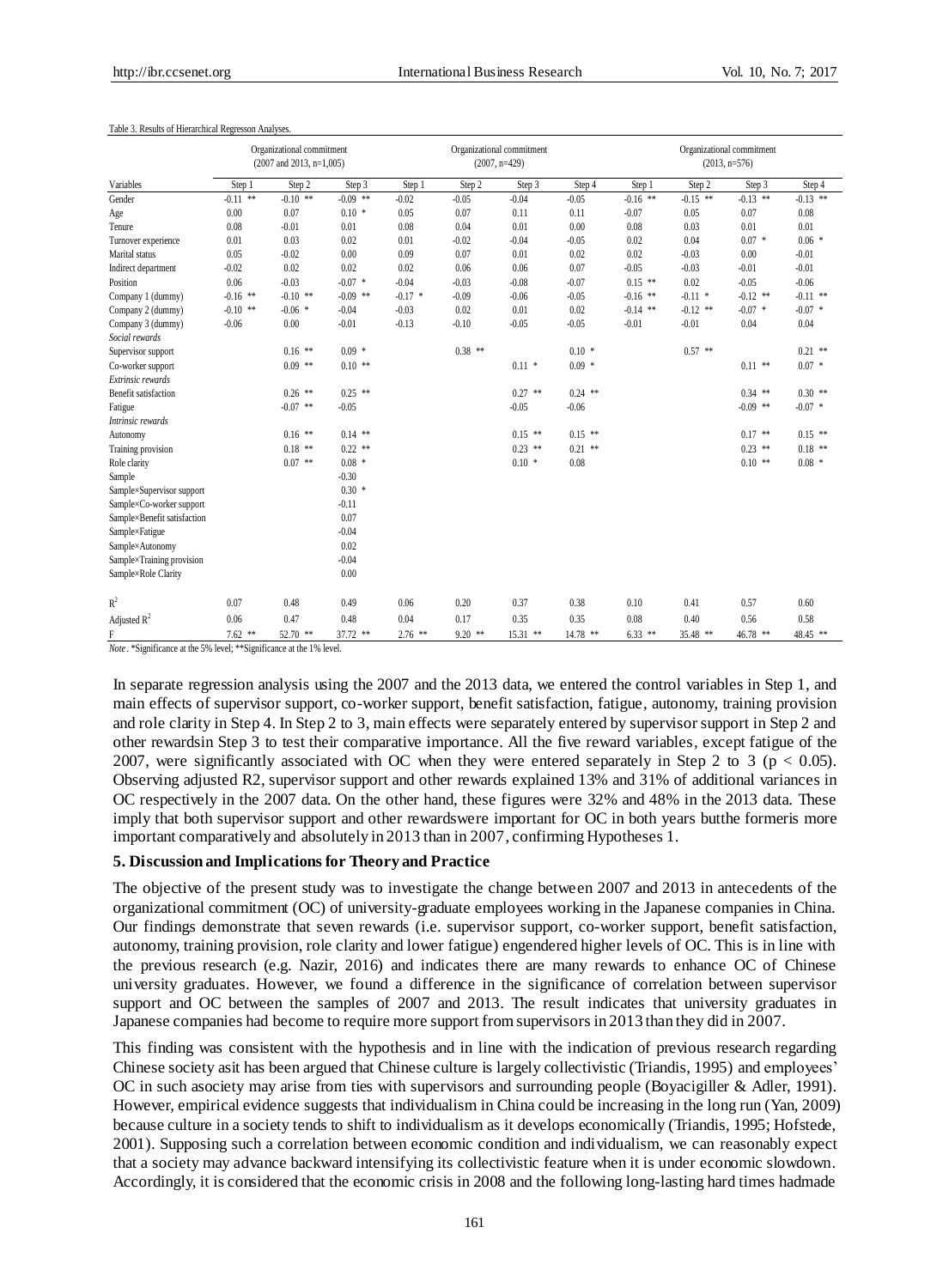the university graduates feel more anxious, become more collectivistic and seek for more support from the bosses than they did before. Such a retrograde movement may possibly have been intensified by Chinese past-oriented culture where they tend to be high in uncertainty avoidance and moreuncomfortable with change than Western people (Rarick, 2007).

However, the result that co-worker support, which is another fragment of social rewards, showed no significant change in relation with OC contradicts our hypothesis. What is the reason of such difference? To obtain a hint for answering this question, we may have to remember another cultural feature of this country in which there is respect for seniority, strict hierarchies in the workplace and limited subordinate participation in decision-making (Chan, et al., 2006; Cheng, et al., 2003; Chen, et al., 2002). As people had much accounted of seniority in their human relations due mainly to traditional Confusion culture, they may have come to more rely on such relations when they became anxious under economic slowdown because relations with the bosses are not merely related with collectivism but also with the Confucian ethical view which has taken root in general in this society. On the other hand, relations with co-workers are considered to be less related with such tradition and may not change its importance as a factor of OC even in the hard time.

This result is full of interesting suggestion for considering the future of management in China. Although recent empirical studies highlight the growing importance of participative leadership in various enterprises in exchange of abandoning traditional authoritarian and command-based styles (Huang, Iun, Liu, & Gong, 2010), there has been limited focus on its relevance in the period of slowdown. Based on the finding in this research andtaking account the Chinese past-oriented features, more flexible HRM which allowssome adjustments depending on economic conditions might be more acceptable for Chinese graduate employees than those which require selecting one style from two alternatives irrespective the situations which confront them. However, at the same time, we may not have to exaggerate the necessity of going back to the past because this research indicates that employees' response to the most rewards including intrinsic and extrinsic rewards which are said to be stronger in individualistic culture (Boyacigiller & Adler, 1991) do not change over time. This result may be understood that individualism is not weakened even during the economic slowdown because individualism is not the polar opposite of collectivism (Triandis, et al., 1988) and Chinese society has adopted market economic principles and become more individualistic without substantially forsaking their collectivistic Confucian culture (Ralston, Nguyen, & Napier, 1999). In other words, they may need to be more collectivistic to soften anxiety in the depression but may not need to be less individualistic as individualism may coexist with collectivism. Accordingly, building good teamwork with supervisors and co-workers, removing irrational quantities from treatments, enriching opportunities of self-enhancement, clarifying job scope and enhancing a sense of autonomy by delegation of organizational authority (an area in which Japanese companies are weak. Cf. Yu & Meyer-Ohle, 2008) are all important and should be considered comprehensively anytime irrespective of economic conditions.

Additionally, we could examine local adaptability of the management of Japanese companies in a time of recession. Japanese companies is sometimes considered to be a second family which encourages intensive socialization (Jackson & Tomioka, 2004) and require managers closely involved with a work group (Whitney, 1994, p.100), even though nowadays Japanese management changes and parts from such family-like style due to economic stagnation and the influence of globalization (Haghirian, 2010). In this sense, Japanese companies may possibly adapt themselves to Chinese work conditions especially when the latter is under a circumstance of economic stagnation and becomes more collectivistic than usual. However, we may not take an optimistic view remembering the fact that Japanese managers are typically less trusted from their subordinates than Chinese counterparts especially for job performing ability, leadership and capability for managing subordinates (Shiraki, 2012). Accordingly, collectivistic culture of Japanese companies may not be attractive for the employees even in the hard time, rather, could become harmful to soundness of the management through the channel of strengthened effect of supervisor support towards OC in the economic slowdown. Off course, the supervisors in Japanese companies are not only Japanese but also Chinese, but the latter may also be inferior to those of other kind of companies in their skills of managing subordinates as Japanese companies are known not to be selected by university graduates as the workplaces they primarily want to work for (Zhang, 2003) and as the result not a few Chinese managers there may be the ones who couldn't enter other kind of companies. Accordingly, Japanese companies may need to improve the HRM in China to attract better managers and to enhance the employees'OC even in a depression by strengthening the support from supervisors to subordinates through enriched education to the former, localization of the management by transferring authority from Japanese expatriates to local staffs, etc.

#### **6. Study Limitations and Suggestions for Future Research**

There are three significant limitations on this research. The first one is about target. The sample in this research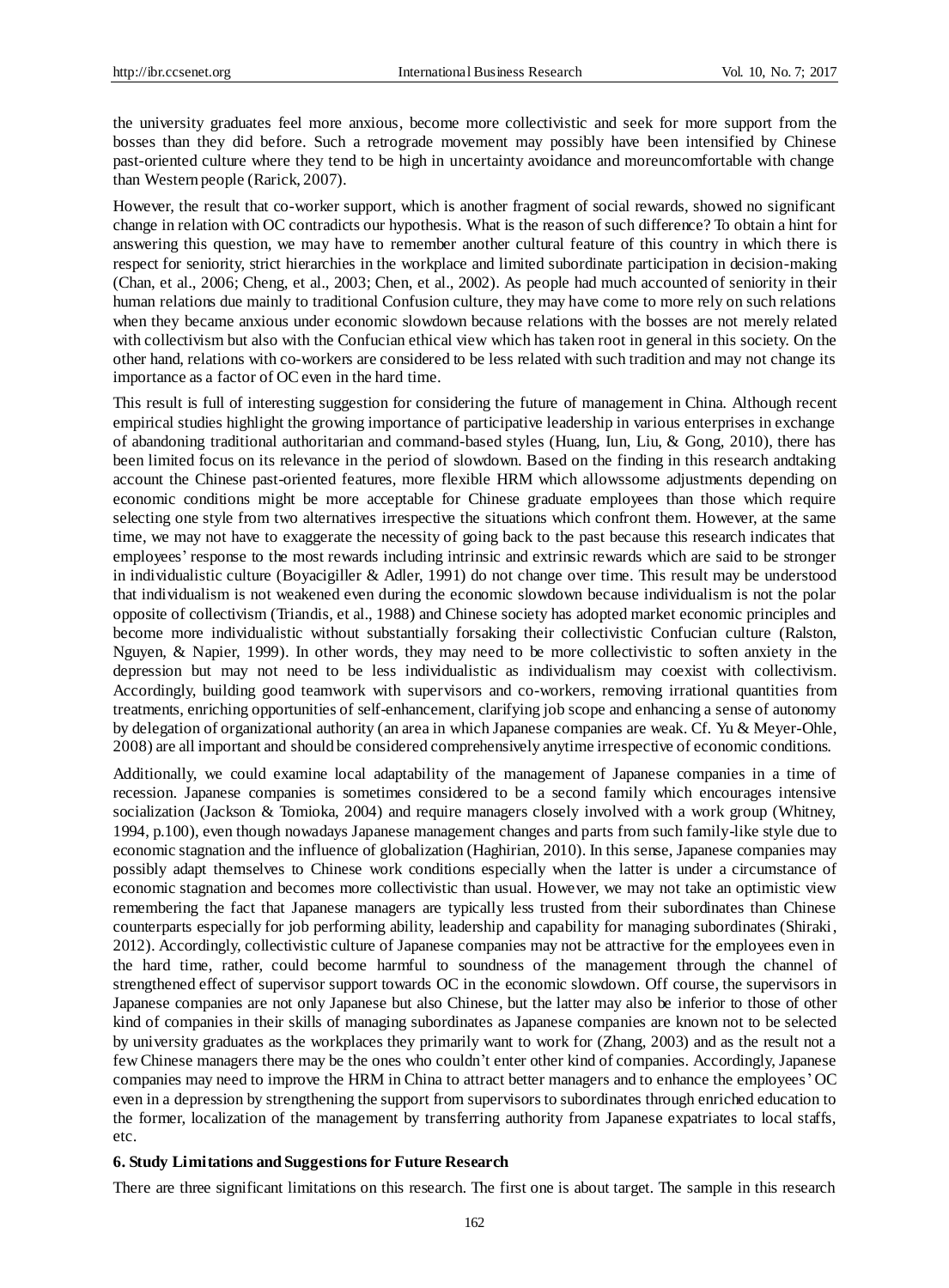targeted only four Japanese manufacturing companies. If the sample includes larger number of companies of diverse industries of various origins, the results may perhaps be altered.

The second limitation is applicability. The incident which occurred and influenced the nature of employees between 2007 and 2013 may not only the economic slowdown but also a product of many other occurrences unmentioned in this paper. So, to further consider the change of rewards-OC relationship over time, future research is recommended to take account more various possibilities.

The third limitation of this research is about reliability. This study used self-report data from single respondents, which may have resulted in common method bias. Future research might consider the inclusion of supervisor-rated scales to reduce common method bias and remedy the weakness of the present study design.

#### **References**

- Aiken, L. S., & West, S. G. (1991). *Multiple regression: Testing and interpreting interactions*. Thousand Oaks, CA: Sage.
- Allen, N. J., & Meyer, J. P. (1990). The measurement and antecedents of affective, continuous, and normative commitment to the organization. *Journal of Occupational Psychology*, *63*(1), 1-18. https://doi.org/10.1111/j.2044-8325.1990.tb00506.x
- Barrett, A., & O'Connell, P. J. (2001). Does training generally work? The returns to in-company training. *Industrial and Labor Relations Review*, *54*(3), 647-662. https://doi.org/10.1177/001979390105400307
- Beukhof, G., De Jong, M. J., & Nijhof, W. J. (1998). Employee commitment in changing organization: An exploration. *Journal of European Industrial Training*, *22*(6), 243-248. https://doi.org/10.1108/03090599810224701
- Boyacigiller, N., & Adler, N. J. (1991). The parochial dinosaur: Organizational suicide in global context. *Academy of Management Review*, *16*, 262-290[. https://doi.org/10.5465/AMR.1991.4278936](http://dx.doi.org/10.5465/AMR.1991.4278936)
- Caught, K., & Shadur. (2000). The measurement artifact in the organizational commitment questionnaire. *Psychological Reports*, *87*(3), 777-788. https://doi.org/10.2466/pr0.2000.87.3.777
- Chan, A. W., Feng, T. Q., Redman, T., & Snape, E. (2006). Evaluating the multi-dimensional view of employee commitment: A comparative UK-Chinese study. *International Journal of Human Resource Management*, *17*(11), 1873-1887. https://doi.org/10.1080/09585190601000022
- Chen, Z. X., & Aryee, S. (2007). Delegation and employee work outcomes: An examination of the cultural context of mediating processes in China. *Academy of Management Journal*, *50*, 226-238. https://doi.org/10.5465/AMJ.2007.24162389
- Chen, Z. X., Tsui, A. S., & Farth, J. L. (2002). Loyalty to supervisor vs. organizational commitment: Relationships to employee performance in China. *Journal of Occupational and Organizational Psychology*, *75*(3), 339-356. https://doi.org/10.1348/096317902320369749
- Cheng, B. S., Jiang, D. Y., & Riley, J. H. (2003). Organizational commitment, supervisory commitment, and employee outcomes in the Chinese context: Proximal hypothesis or global hypothesis? *Journal of Organizational Behavior*, *24*(3), 313-334. https://doi.org/10.1002/job.190
- Chiu, R. K., Luk, V. W. M., & Tang, T. L. P. (2002). Retaining and motivating employees: Comparison preferences in Hong Kong and China. *Personnel Review*, *31*, 402-431. https://doi.org/10.1108/00483480210430346
- Colignon, R. A., Usui, C., Kerbo, H., & Slagter, R. (2007). Employee commitment in US and Japanese firms in Thailand. *Asian Social Science*, *3*(11), 16-32. Retrieved from http://digitalcommons.calpoly.edu/cgi/viewcontent.cgi?article=1051&context=ssci\_fac
- Eby, L. T., Freeman, D. M., Rush, M. C., & Lance, C. E. (1999). Motivational bases of affective organizational commitment: A partial test of an integrative theoretical model. *Journal of Occupational and Organizational Psychology*, *72*(4), 463-483. https://doi.org/10.1348/096317999166798
- Froese, F. J., & Xiao, S. (2012). Work values, job satisfaction and organizational commitment in China. *The International Journal of Human Resource Management*, *23*(10), 2144-2162. https://doi.org/10.1080/09585192.2011.610342
- Gamble, J., & Tian, A. W. (2015). Intra-national variation in organizational commitment: evidence from the Chinese context. *The International Journal of Human Resource Management*, *26*(7), 948-970.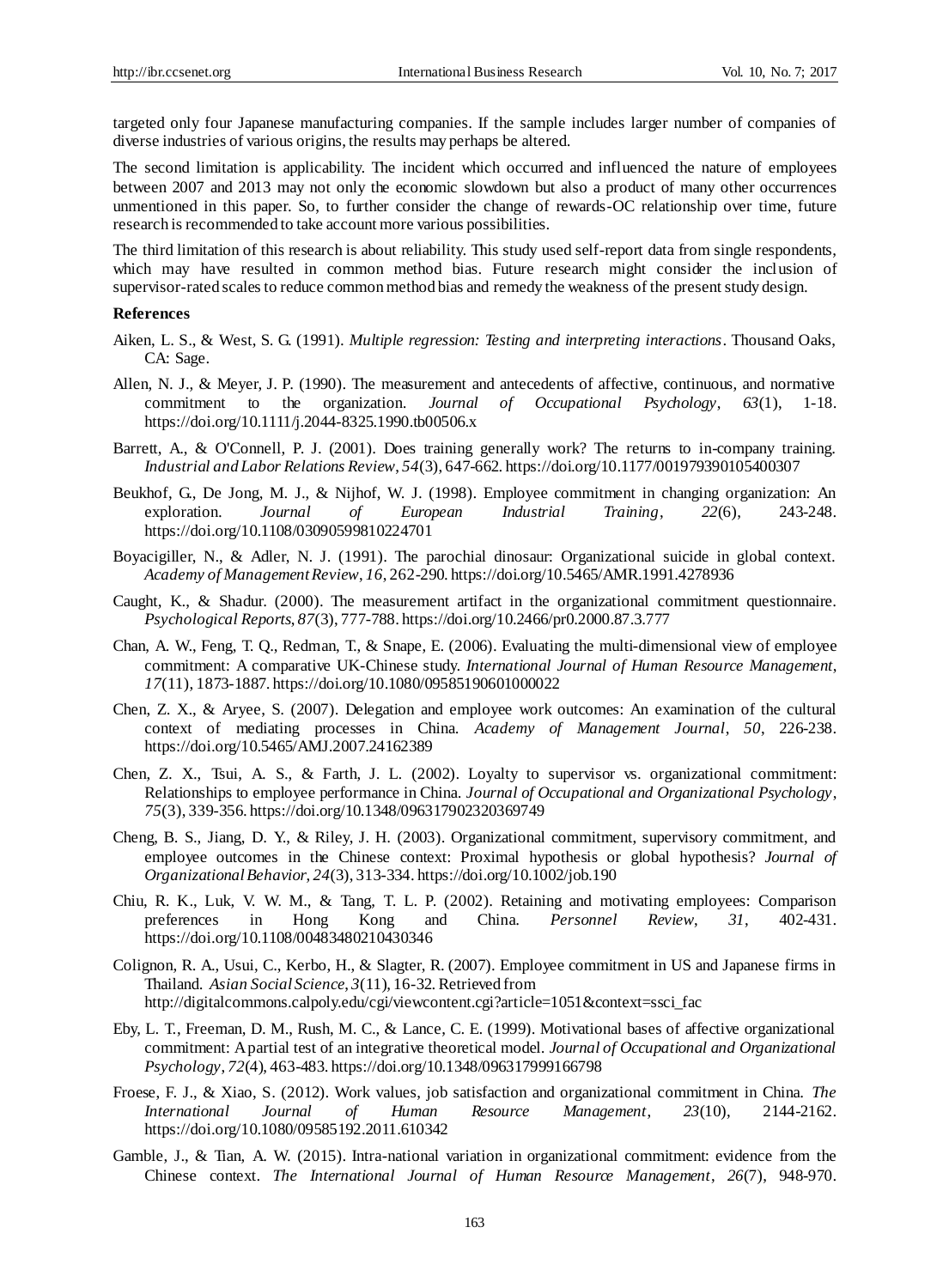https://doi.org/10.1080/09585192.2012.722122

- Gregersen, H. B., & Black, J. S. (1996). Multiple commitments upon repatriation: The Japanese experience. *Journal of Management*, *22*(2), 209-229. https://doi.org/10.1177/014920639602200202
- Haghirian, P. (2010). *Innovation and Change in Japanese Management*, Springer. https://doi.org/10.1057/9780230250536
- He, Y., Lai, K. K., & Lu, Y. (2011). Linking organizational support to employee commitment: Evidence from hotel industry of China. *International Journal of Human Resource Management*, *22*(1), 197-217. https://doi.org/10.1080/09585192.2011.538983
- Hofstede, G. (2001). *Culture's consequences* (2nd ed). Beverly Hills, CA: Sage Publications.
- Hofstede, G.(1980).*Culture's consequence*.Beverly Hills, CA: Sage Publications.
- Hou, Y., Gao, G., Wang, F., Li, T., & Yu, Z. (2011). Organizational commitment and creativity: the influence of thinking styles. *Annals of Economics & Finance*, *12*(2), 411-431. Retrieved from http://aefweb.net/aefarticles/aef120209.pdf
- Huang, X., Iun, J., Liu, A., & Gong, Y. (2010). Does participative leadership enhance work performance by inducing empowerment or trust? The differential effects on managerial and non-managerial subordinates. *Journal of Organizational Behavior*, *31*(1), 122-143. https://doi.org/10.1002/job.636
- International Monetary Fund (2017). *World Economic Outlook Databases April 2017*. Retrieved from http://www.imf.org/external/ns/cs.aspx?id=28
- Jackson, K., & Tomioka, M. (2004). *The Changing Face of Japanese Management*, London: Routledge.
- Jafri, M. H. (2010). Organizational commitment and employee's innovative behavior: A study in retail sector. *Journal of Management Research*, *10*(1), 62-68.
- Jamal, M. (2005). Personal and organizational outcomes related to job stress and Type-A behavior: a study of Canadian and Chinese employees, Stress and Health, *21*(2), 129-137. https://doi.org/10.1002/smi.1047
- Japan External Trade Organization. (2016). *2015 nen no taichu chokusetsu toshi doko (Direct investment trend in China 2015)*, July 2016. (Japanese). https://www.jetro.go.jp/world/reports/2016/01/12f11b2258f74978.html
- Japan-China Investment Promotion Organization. (2005). *Dai 8 ji nikkei kigyo anketo chosa shukei kekka (gaiyo) (Aggregated results of the 8th survey of Japanese companies)*, October 2005. (Japanese)
- Kokubun, K. (2006). *Globalization and industrial reallocation: How to motivate Malaysian workers*. Paper presented at the 3rd International Globalization Studies Network (GSN) Conference, Universiti Kebangsaan Malaysia.
- Kokubun, K. (2017a). Organizational commitment and rewards in Thailand, with comparison between university graduates and others. *Asian Social Science*, *13*(6), 1-19. https://doi.org/10.5539/ass.v13n6p1
- Kokubun, K. (2017b). The moderating effect of gender on the organizational commitment-rewards relationship. *International Journal of Business and Management*, *12*(7), 1-16. https://doi.org/10.5539/ijbm.v12n7p1
- Lam, C. S., & O'Higgins, E. R. E. (2011). Enhancing employee outcomes: The interrelated influences of managers' emotional intelligence and leadership style. *Leadership & Organization Development Journal*, *33*(2), 149-174. https://doi.org/10.1108/01437731211203465
- Malhotra, N., Budhwar, P., & Prowse, P. (2007). Linking rewards to commitment: An empirical investigation of four UK call centres. *International Journal of Human Resource Management*, *18*(12), 2095-2128. https://doi.org/10.1080/09585190701695267
- Meyer, J. P., Stanley, D. J., Herscovitch, L., & Topolnytsky, L. (2002). Affective, continuance, and normative commitment to the organization: A meta-analysis of antecedents, correlates, and consequences. *Journal of Vocational Behavior*, *61*(1), 20-52. https://doi.org/10.1006/jvbe.2001.1842
- Miao, Q., Newman, A., Sun, Y., & Xu, L. (2013). What factors influence the organizational commitment of public sector employees in China? The role of extrinsic, intrinsic and social rewards. *International Journal of Human Resource Management*, *24*(17), 3262-3280. https://doi.org/10.1080/09585192.2013.770783
- Milfont, T. L., & Fischer, R. (2010). Testing measurement invariance across groups: Applications in cross-cultural research. *International Journal of Psychological Research*, *3*, 111-121. https://doi.org/10.21500/20112084.857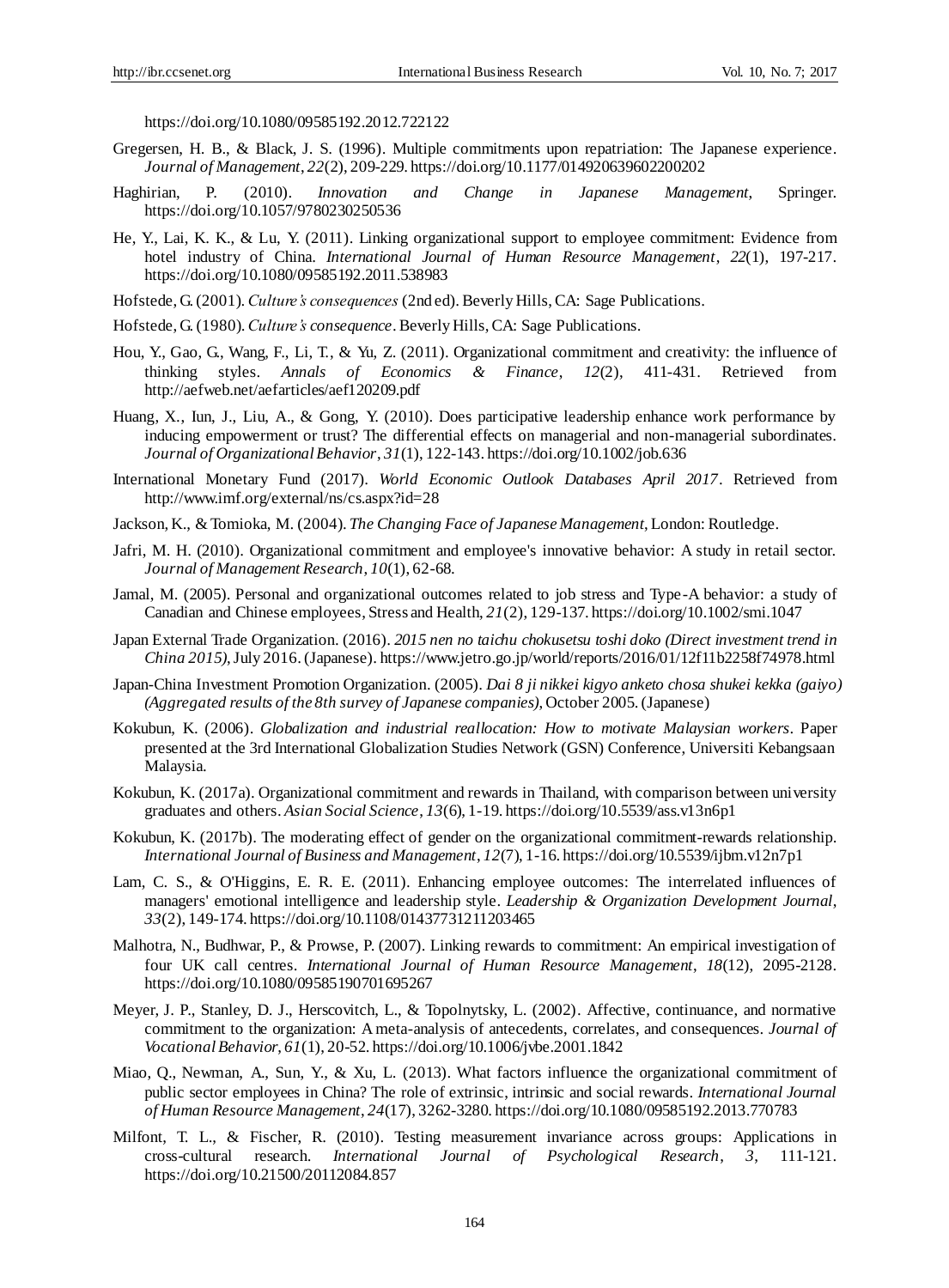- Ming, L., & Zhao ying, Z. (2010). How does organizational commitment affect organizational innovation. *2010 International Conference on E-Business and E-Government,* 1164-1170. Institute of Electrical and Electronics Engineers. https://doi.org/10.1109/ICEE.2010.300
- Ministry of Economy, Trade and Industry of Japan. (2016). *Dai 46 kai kaigai jigyo katsudo kihon chosa gaiyo (Summary report: 46th basic survey of foreign business activities)*. (Japanese) Retrieved from http://www.meti.go.jp/statistics/tyo/kaigaizi/result/result\_46/pdf/h2c46kaku1.pdf
- Mottaz, C. J. (1985). The relative importance of intrinsic and extrinsic rewards as determinants of work satisfaction. *The Sociological Quarterly*, *26*(3), 365-385. https://doi.org/10.1111/j.1533-8525.1985.tb00233.x
- Mowday, R. T., Porter, L. W., & Steers, R. M. (1982). *Employee-organization linkages: The psychology of commitment, absenteeism and turnover*. New York, NY: Academic Press.
- Nazir, S., Shafi, A., Qun, W., Nazir, N., & Tran, Q. D. (2016). Influence of organizational rewards on organizational commitment and turnover intentions. *Employee Relations*, *38*(4), 596-619. https://doi.org/10.1108/ER-12-2014-0150
- Newman, A., & Sheikh, A. Z. (2012). Organizational commitment in Chinese small- and medium-sized enterprises: The role of extrinsic, intrinsic and social rewards. *International Journal of Human Resource Management*, *23*(2), 349-367. https://doi.org/10.1080/09585192.2011.561229
- Newman, A., Thanacoody, R., & Hui, W. (2011). The impact of employee perceptions of training on organizational commitment and turnover intentions: A study of multinationals in the Chinese service sector. *International Journal of Human Resource Management*, *22*(8), 1765-1787. https://doi.org/10.1080/09585192.2011.565667
- O'Reilly, C. A., & Caldwell, D. F. (1980). Job choice: The impact of intrinsic and extrinsic factors on subsequent satisfaction and commitment. *Journal of Applied Psychology*, *65*(5), 559-565. https://doi.org/10.1037/0021-9010.65.5.559
- Peyyer, C., Jordan, C., Firms, I., & Travaglione, A. (2010). Predicting turnover intentions. *Management Research Review*, *33*(9), 911-923. https://doi.org/10.1108/01409171011070323
- Phipps, S. T., Prieto, L. C., & Ndinguri, E. N. (2013). Understanding the impact of employee involvement on organizational productivity: The moderating role of organizational commitmen. *Journal of Organizational Culture, Communication and Conflict*, *17*(2), 107.
- Porter, L. W., & Lawler, E. E. (1968). *Managerial attitudes and performance*. Homewood, IL: Dorsey Press.
- Ralston, D. A, Nguyen, V. T., & Napier, N. K. (1999). A comparative study of the work values of north and south Vietnamese managers. *Journal of International Business Studies*, *30*(4), 655-672. https://doi.org/10.1057/palgrave.jibs.8490097
- Ralston, D. A., Holt, D. H., Terpstra, R. H., & Kai-Cheng, Y. (2008). The impact of national culture and economic ideology on managerial work values: A study of the United States, Russia, Japan, and China. *Journal of International Business Studies*, *39*(1), 8-26. https://doi.org/10.1057/palgrave.jibs.8400330
- Rarick, C. A. (2007). Confucius on management: Understanding Chinese cultural values and managerial practices. *Journal of International Management Studies*, *2*(2), 22-28. Retrieved from http://www.jimsjournal.org/3%20Charles.pdf
- Recruit Management Solutions. (2012). *Chugoku ni okeru Nikkei kigyo no image to daigakusei ga kigyo ni motomeru koto (Image towards Japanese companies in China and what university students ask companies for)*. (Japanese) Retrieved from https://www.recruit-ms.co.jp/research/study\_report/0000000290/
- Sharma, Y. (2014). What do you do with millions of extra graduates? *BBC News*. 1 July 2014. Retrieved from http://www.bbc.com/news/business-28062071
- Shibata, H. (2015). Personnel management of Japanese companies in China (5): Personnel management problems of this stage. *Sensyu Ningenkagaku Ronsyu Shakaigakuhen*, *5*(2), 51-67. (Japanese) Retrieved from file:///C:/Users/user/Downloads/1072\_0005\_09%20(1).pdf
- Shiraki, M. (2012). Nihon Kigyo no globalization to kaigai hakensha: Asia no genchi staff niyoru joshi hyoka karano kento (Japanese companies' globalization and overseas expatriates: Examination by local staffs' evaluation towards supervisors in Asia). *Nihon Rodo Kenkyu Zasshi*, *623*, 5-16. (Japanese) Retrieved from http://www.jil.go.jp/institute/zassi/backnumber/2012/06/pdf/005-016.pdf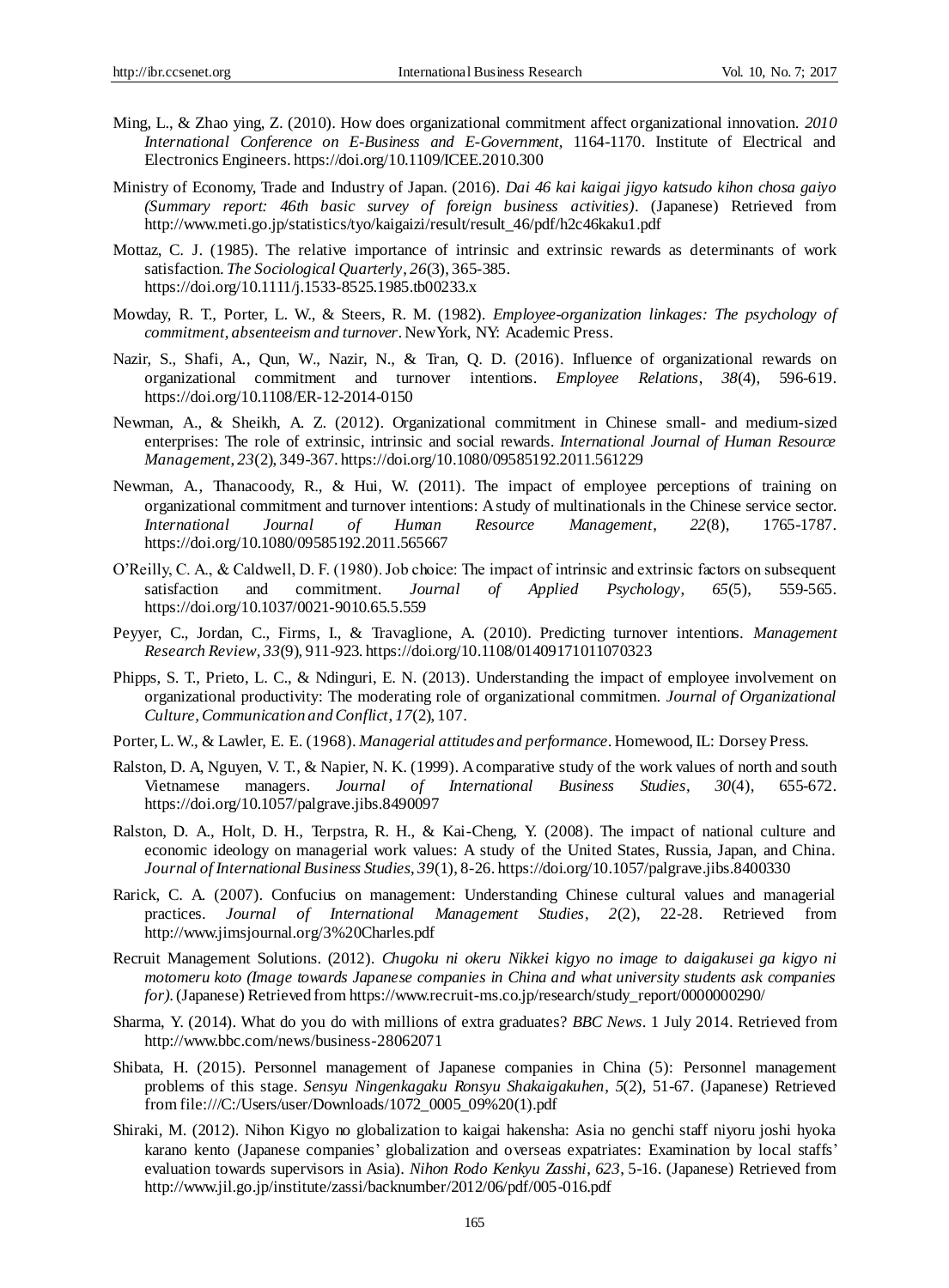- Steers, R. M. (1977). Antecedents and outcomes of organizational commitment. *Administrative Science Quarterly*, *22*(1), 46-56. https://doi.org/10.2307/2391745
- The Japanese Chamber of Commerce and Industry in China (2016). *Chugoku keizai to nihon kigyo 2016 nen hakusyo (Chinese economy and Japanese companies 2016 white paper)*. (Japanese). Retrieved from http://www.cjcci.biz/public\_html/whitepaper/.../hakusho\_full\_JP.pdf
- Triandis, H. C. (1995). *Individualism and Collectivism*. Boulder, CO: Westview Press.
- Triandis, H. C., Bontempo, R., Villareal, M. J., Asai, M. & Lucca, N. (1988). Individualism and collectivism: Cross-cultural perspectives on self-ingroup relationships. *Journal of Personality and Social Psychology*, *54*(2), 323-338. https://doi.org/10.1037/0022-3514.54.2.323
- United Nations Conference on Trade and Development. (2004). *World investment report 2004: The shift towards services*. New York and Geneva: United Nations. Retrieved from http://unctad.org/en/Docs/wir2004\_en.pdf
- United Nations Conference on Trade and Development. (2010). *World investment report 2010*. New York and Geneva: United Nations. Retrieved from http://unctad.org/en/Docs/wir2010\_en.pdf
- Wan, S. (2009). *Chugoku shinsyutsu Nikkei kigyo no rodo CSR (Labor CSR of Japanese companies in China)*. (Japanese) Retrieved from http://www.ipp.hit-u.ac.jp/consultingproject/2009/CP09Wang.pdf
- Warner, M. (2004). Human resource management in China revised: Introduction. *International Journal of Human Resource Management*, *15*(4-5), 617-634[. https://doi.org/10.1080/0958519042000192861](http://dx.doi.org/10.1080/0958519042000192861)
- Wasti, S. A. (1998). Cultural barriers in the transferability of Japanese and American human resources practices to developing countries: the Turkish case. *International Journal of Human Resource Management*, *9*(4), 608-631. https://doi.org/10.1080/095851998340928
- Whitney, R. (1994). *Business systems in Asia: Firms, markets and societies*. London, Newbury Park, Sage publications.
- Yan, X. (2010). *Nihon kigyo niyoru taichu sinsyutu no chiiki bunpu (Japanese companies' regional distribution in China)*. Retrieved from http://www.osaka-ue.ac.jp/zemi/kusanagi/2009nagizemi/pdf/02\_Yan.pdf
- Yan, Y. X. (2009). *The individualization of Chinese society*. Oxford: Berg.
- Yu, J., & Meyer-Ohle, H. (2008). Working for Japanese corporations in China: A qualitative study. *Asian Business and Management*, *7*(1), 33-51. https://doi.org/10.1057/palgrave.abm.9200250
- Zhang, J. (2003). Nikkei kigyo no jinji romu kanri to chingin mondai: Kawaru Chugokujin no ishiki to kawaranu Nihongata keiei (The labor management of Japanese companies and the problems of its wage system: The changing concepts of Chinese and the changeless Japanese management). *Asia Market Review*, *15*(10), 34-36. (Japanese) Retrieved from http://chasechina.jp/reports/chinabiz/resources/401.html
- Zhou, M., & Lin, J. (2009). CHINA: Graduate unemployment on the rise. *University World News*, *71*. universityworldnews.com. 12 April 2009. Retrieved from http://www.universityworldnews.com/article.php?story=20090409203634912